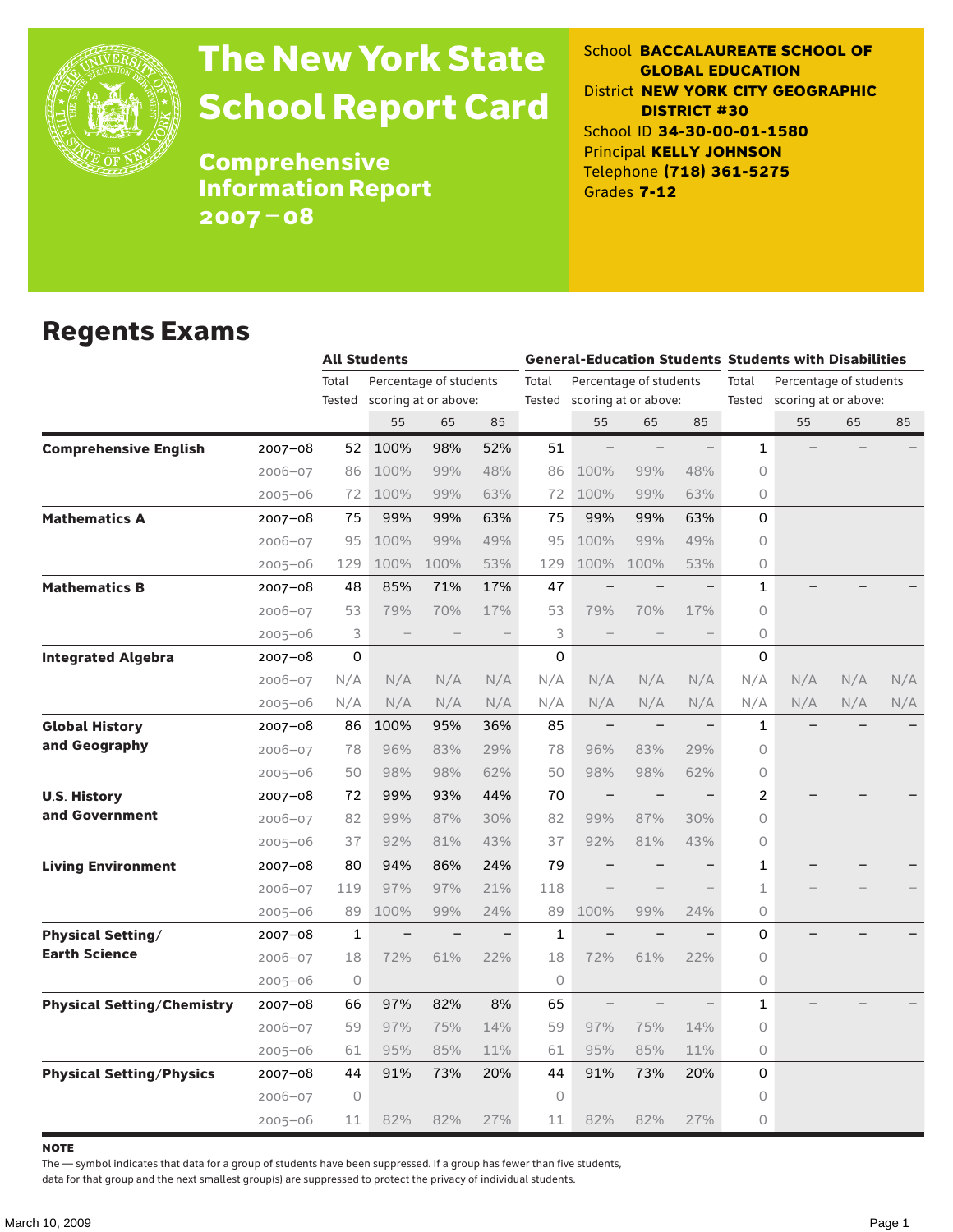### Regents Exams

|                              |             |             | <b>All Students</b> |                        |     |       |      |                             |     | <b>General-Education Students Students with Disabilities</b> |                             |    |    |
|------------------------------|-------------|-------------|---------------------|------------------------|-----|-------|------|-----------------------------|-----|--------------------------------------------------------------|-----------------------------|----|----|
|                              |             | Total       |                     | Percentage of students |     | Total |      | Percentage of students      |     | Total                                                        | Percentage of students      |    |    |
|                              |             | Tested      |                     | scoring at or above:   |     |       |      | Tested scoring at or above: |     |                                                              | Tested scoring at or above: |    |    |
|                              |             |             | 55                  | 65                     | 85  |       | 55   | 65                          | 85  |                                                              | 55                          | 65 | 85 |
| <b>Comprehensive French</b>  | $2007 - 08$ | 0           |                     |                        |     | 0     |      |                             |     | 0                                                            |                             |    |    |
|                              | $2006 - 07$ | 5           | 100%                | 100%                   | 60% | 5     | 100% | 100%                        | 60% | $\Omega$                                                     |                             |    |    |
|                              | $2005 - 06$ | 70          | 99%                 | 96%                    | 56% | 70    | 99%  | 96%                         | 56% | 0                                                            |                             |    |    |
| <b>Comprehensive German</b>  | $2007 - 08$ | 0           |                     |                        |     | 0     |      |                             |     | 0                                                            |                             |    |    |
|                              | $2006 - 07$ | $\circ$     |                     |                        |     | 0     |      |                             |     | 0                                                            |                             |    |    |
|                              | $2005 - 06$ | 0           |                     |                        |     | 0     |      |                             |     | 0                                                            |                             |    |    |
| <b>Comprehensive Hebrew</b>  | $2007 - 08$ | 0           |                     |                        |     | 0     |      |                             |     | 0                                                            |                             |    |    |
|                              | $2006 - 07$ | 0           |                     |                        |     | 0     |      |                             |     | $\circ$                                                      |                             |    |    |
|                              | $2005 - 06$ | 0           |                     |                        |     | 0     |      |                             |     | 0                                                            |                             |    |    |
| <b>Comprehensive Italian</b> | $2007 - 08$ | $\mathbf 0$ |                     |                        |     | 0     |      |                             |     | 0                                                            |                             |    |    |
|                              | $2006 - 07$ | $\circ$     |                     |                        |     | 0     |      |                             |     | 0                                                            |                             |    |    |
|                              | $2005 - 06$ | 0           |                     |                        |     | 0     |      |                             |     | 0                                                            |                             |    |    |
| <b>Comprehensive Latin</b>   | $2007 - 08$ | 0           |                     |                        |     | 0     |      |                             |     | 0                                                            |                             |    |    |
|                              | $2006 - 07$ | 0           |                     |                        |     | 0     |      |                             |     | 0                                                            |                             |    |    |
|                              | $2005 - 06$ | 0           |                     |                        |     | 0     |      |                             |     | 0                                                            |                             |    |    |
| <b>Comprehensive Spanish</b> | $2007 - 08$ | 31          | 97%                 | 94%                    | 35% | 30    |      |                             |     | 1                                                            |                             |    |    |
|                              | $2006 - 07$ | 31          | 100%                | 100%                   | 84% | 31    | 100% | 100%                        | 84% | 0                                                            |                             |    |    |
|                              | $2005 - 06$ | 0           |                     |                        |     | 0     |      |                             |     | 0                                                            |                             |    |    |

#### **NOTE**

The — symbol indicates that data for a group of students have been suppressed. If a group has fewer than five students,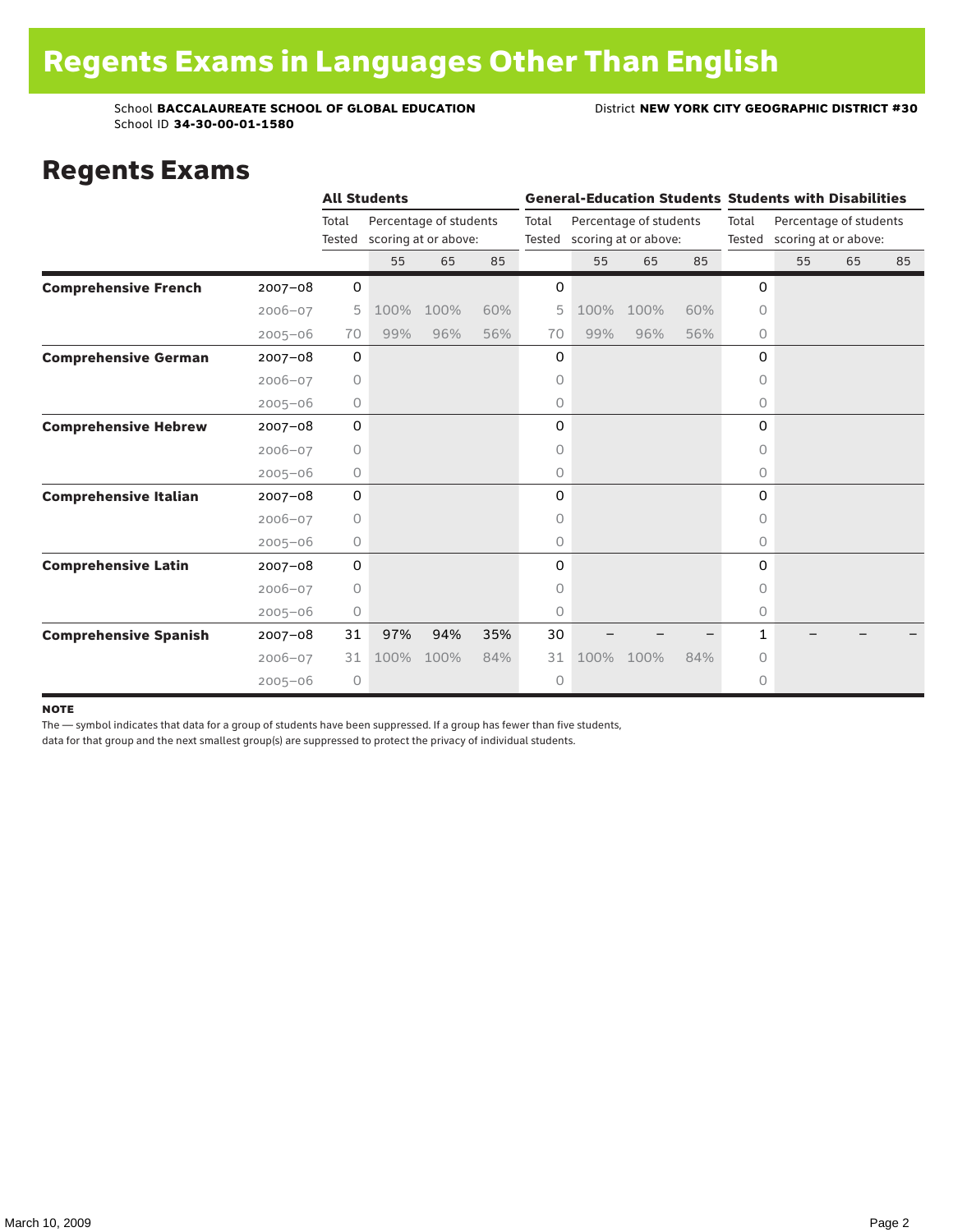# Regents Competency Tests

|                       |             | <b>All Students</b> |                  |                     |                               | <b>General-Education Students Students with Disabilities</b> |                  |  |
|-----------------------|-------------|---------------------|------------------|---------------------|-------------------------------|--------------------------------------------------------------|------------------|--|
|                       |             | <b>Total Tested</b> | Percent Passing: | <b>Total Tested</b> | Percent Passing: Total Tested |                                                              | Percent Passing: |  |
| <b>Mathematics</b>    | $2007 - 08$ | 1                   |                  | 0                   |                               | 1                                                            |                  |  |
|                       | $2006 - 07$ | 1                   |                  | 1                   |                               | 0                                                            |                  |  |
|                       | $2005 - 06$ | 0                   |                  | $\circ$             |                               | 0                                                            |                  |  |
| <b>Science</b>        | 2007-08     | 0                   |                  | 0                   |                               | 0                                                            |                  |  |
|                       | $2006 - 07$ | 0                   |                  | 0                   |                               | 0                                                            |                  |  |
|                       | $2005 - 06$ | 0                   |                  | 0                   |                               | 0                                                            |                  |  |
| <b>Reading</b>        | 2007-08     | 0                   |                  | 0                   |                               | 0                                                            |                  |  |
|                       | $2006 - 07$ | 1                   |                  | 1                   |                               | 0                                                            |                  |  |
|                       | $2005 - 06$ | 0                   |                  | 0                   |                               | 0                                                            |                  |  |
| <b>Writing</b>        | 2007-08     | 0                   |                  | 0                   |                               | 0                                                            |                  |  |
|                       | $2006 - 07$ | 0                   |                  | $\Omega$            |                               | 0                                                            |                  |  |
|                       | $2005 - 06$ | 0                   |                  | 0                   |                               | 0                                                            |                  |  |
| <b>Global Studies</b> | 2007-08     | 0                   |                  | 0                   |                               | 0                                                            |                  |  |
|                       | $2006 - 07$ | 0                   |                  | $\Omega$            |                               | 0                                                            |                  |  |
|                       | $2005 - 06$ | 0                   |                  | $\circ$             |                               | 0                                                            |                  |  |
| <b>U.S. History</b>   | 2007-08     | 0                   |                  | 0                   |                               | 0                                                            |                  |  |
| and Government        | $2006 - 07$ | 0                   |                  | 0                   |                               | 0                                                            |                  |  |
|                       | $2005 - 06$ | 0                   |                  | 0                   |                               | 0                                                            |                  |  |

#### **NOTE**

The — symbol indicates that data for a group of students have been suppressed. If a group has fewer than five students,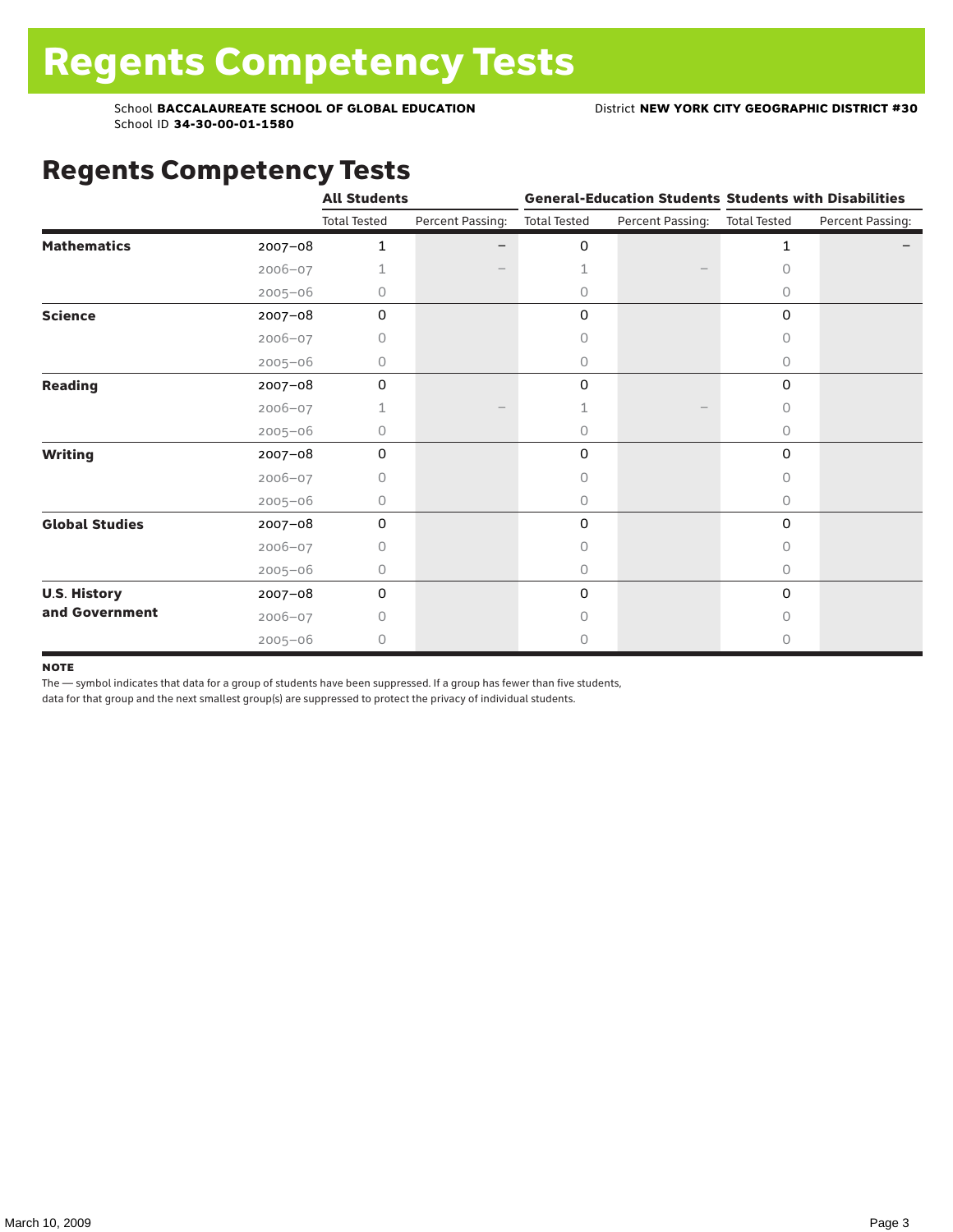### New York State English as a Second Language Achievement Test (NYSESLAT)

|                  |             | <b>All Students</b> |        |                                   |   | <b>General-Education Students</b> |                |  |                                   |  | <b>Students with Disabilities</b> |             |  |                                   |  |       |
|------------------|-------------|---------------------|--------|-----------------------------------|---|-----------------------------------|----------------|--|-----------------------------------|--|-----------------------------------|-------------|--|-----------------------------------|--|-------|
|                  |             | Total               |        | Percent of students scoring       |   |                                   | Total          |  | Percent of students scoring       |  |                                   | Total       |  | Percent of students scoring       |  |       |
|                  |             |                     |        | Tested in each performance level: |   |                                   |                |  | Tested in each performance level: |  |                                   |             |  | Tested in each performance level: |  |       |
|                  |             |                     |        | Begin. Interm. Adv.               |   | Prof.                             |                |  | Begin. Interm. Adv.               |  | Prof.                             |             |  | Begin. Interm. Adv.               |  | Prof. |
| <b>Listening</b> | 2007-08     | 0                   |        |                                   |   |                                   | $\mathbf 0$    |  |                                   |  |                                   | 0           |  |                                   |  |       |
| and Speaking     | $2006 - 07$ | 0                   |        |                                   |   |                                   | $\circ$        |  |                                   |  |                                   | $\circ$     |  |                                   |  |       |
| $(Grades K-1)$   | $2005 - 06$ | 0                   |        |                                   |   |                                   | 0              |  |                                   |  |                                   | 0           |  |                                   |  |       |
| <b>Reading</b>   | $2007 - 08$ | 0                   |        |                                   |   |                                   | 0              |  |                                   |  |                                   | 0           |  |                                   |  |       |
| and Writing      | $2006 - 07$ | 0                   |        |                                   |   |                                   | $\circ$        |  |                                   |  |                                   | 0           |  |                                   |  |       |
| $(Grades K-1)$   | $2005 - 06$ | 0                   |        |                                   |   |                                   | $\circ$        |  |                                   |  |                                   | 0           |  |                                   |  |       |
| <b>Listening</b> | $2007 - 08$ | 0                   |        |                                   |   |                                   | 0              |  |                                   |  |                                   | 0           |  |                                   |  |       |
| and Speaking     | $2006 - 07$ | 0                   |        |                                   |   |                                   | $\circ$        |  |                                   |  |                                   | $\circ$     |  |                                   |  |       |
| (Grades $2-4$ )  | $2005 - 06$ | 0                   |        |                                   |   |                                   | $\bigcirc$     |  |                                   |  |                                   | 0           |  |                                   |  |       |
| <b>Reading</b>   | $2007 - 08$ | 0                   |        |                                   |   |                                   | 0              |  |                                   |  |                                   | 0           |  |                                   |  |       |
| and Writing      | 2006-07     | 0                   |        |                                   |   |                                   | 0              |  |                                   |  |                                   | 0           |  |                                   |  |       |
| (Grades $2-4$ )  | $2005 - 06$ | 0                   |        |                                   |   |                                   | $\circ$        |  |                                   |  |                                   | 0           |  |                                   |  |       |
| Listening        | 2007-08     | 0                   |        |                                   |   |                                   | 0              |  |                                   |  |                                   | 0           |  |                                   |  |       |
| and Speaking     | $2006 - 07$ | 0                   |        |                                   |   |                                   | $\circ$        |  |                                   |  |                                   | 0           |  |                                   |  |       |
| $(Grades 5-6)$   | $2005 - 06$ | 0                   |        |                                   |   |                                   | $\circ$        |  |                                   |  |                                   | 0           |  |                                   |  |       |
| <b>Reading</b>   | $2007 - 08$ | 0                   |        |                                   |   |                                   | 0              |  |                                   |  |                                   | 0           |  |                                   |  |       |
| and Writing      | $2006 - 07$ | 0                   |        |                                   |   |                                   | $\circ$        |  |                                   |  |                                   | $\mathsf O$ |  |                                   |  |       |
| $(Grades 5-6)$   | $2005 - 06$ | 0                   |        |                                   |   |                                   | $\circ$        |  |                                   |  |                                   | 0           |  |                                   |  |       |
| Listening        | $2007 - 08$ | $\overline{2}$      |        |                                   |   | -                                 | $\overline{c}$ |  |                                   |  |                                   | 0           |  |                                   |  |       |
| and Speaking     | $2006 - 07$ | $\mathbf 1$         |        |                                   |   |                                   | $\perp$        |  |                                   |  |                                   | $\circ$     |  |                                   |  |       |
| (Grades $7-8$ )  | $2005 - 06$ | 2                   |        |                                   |   | $\overline{\phantom{0}}$          | $\overline{2}$ |  |                                   |  | $\qquad \qquad -$                 | 0           |  |                                   |  |       |
| <b>Reading</b>   | $2007 - 08$ | $\overline{2}$      |        |                                   |   | $\overline{\phantom{0}}$          | $\overline{2}$ |  |                                   |  | $\overline{\phantom{0}}$          | 0           |  |                                   |  |       |
| and Writing      | 2006-07     | $\mathbf 1$         |        |                                   |   | $-$                               | 1              |  |                                   |  | $\qquad \qquad -$                 | $\circ$     |  |                                   |  |       |
| $(Grades 7-8)$   | $2005 - 06$ | $\overline{2}$      |        |                                   |   |                                   | $\overline{c}$ |  |                                   |  | $\overline{\phantom{0}}$          | 0           |  |                                   |  |       |
| Listening        | $2007 - 08$ | 3                   | —<br>— |                                   | - | $\overline{\phantom{0}}$          | 3              |  |                                   |  | $\overline{\phantom{0}}$          | 0           |  |                                   |  |       |
| and Speaking     | $2006 - 07$ | $\mathbf{2}$        |        |                                   |   | $\overline{\phantom{0}}$          | $\overline{c}$ |  |                                   |  |                                   | 0           |  |                                   |  |       |
| $(Grades g-12)$  | $2005 - 06$ | 2                   |        |                                   |   | $\overline{\phantom{0}}$          | $\overline{2}$ |  |                                   |  | $\overline{\phantom{0}}$          | $\circ$     |  |                                   |  |       |
| <b>Reading</b>   | $2007 - 08$ | 3                   |        |                                   |   | $\overline{\phantom{0}}$          | 3              |  |                                   |  | $\overline{\phantom{0}}$          | 0           |  |                                   |  |       |
| and Writing      | $2006 - 07$ | 2                   |        |                                   |   | $-$                               | $\overline{c}$ |  |                                   |  |                                   | 0           |  |                                   |  |       |
| $(Grades g-12)$  | $2005 - 06$ | 2                   |        |                                   |   |                                   | $\overline{2}$ |  |                                   |  |                                   | 0           |  |                                   |  |       |

#### **NOTE**

The — symbol indicates that data for a group of students have been suppressed. If a group has fewer than five students,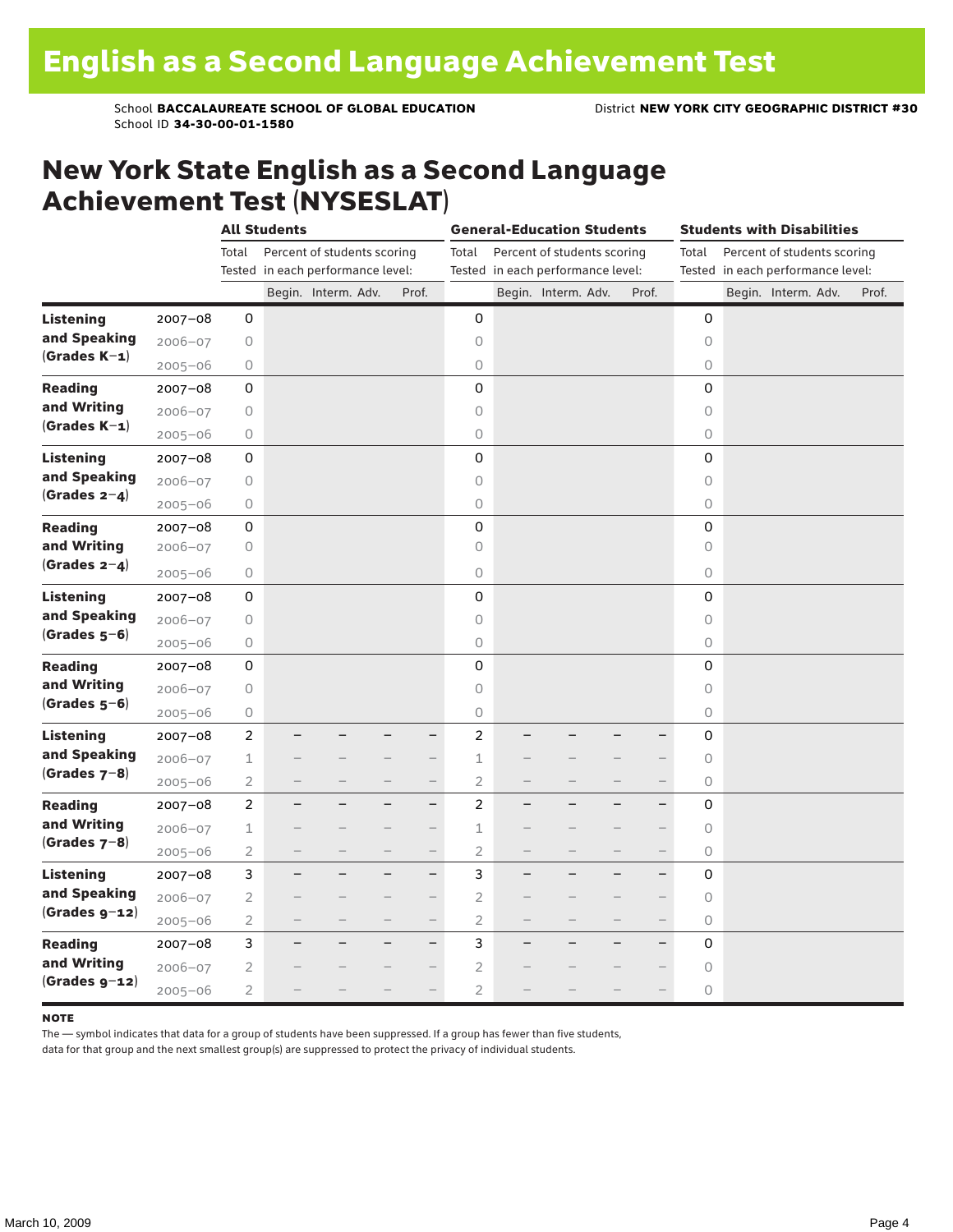# Elementary/Middle-Level Social Studies 2007–08

|                                   | <b>All Students</b>                                         |    |     |     |    |                                                             | <b>General-Education Students</b><br>Percentage of students<br>Total<br>Tested scoring at level: |  |  |  |   | <b>Students with Disabilities</b> |  |  |   |  |  |
|-----------------------------------|-------------------------------------------------------------|----|-----|-----|----|-------------------------------------------------------------|--------------------------------------------------------------------------------------------------|--|--|--|---|-----------------------------------|--|--|---|--|--|
|                                   | Percentage of students<br>Total<br>Tested scoring at level: |    |     |     |    | Percentage of students<br>Total<br>Tested scoring at level: |                                                                                                  |  |  |  |   |                                   |  |  |   |  |  |
|                                   |                                                             |    |     |     | 4  |                                                             |                                                                                                  |  |  |  |   |                                   |  |  | 4 |  |  |
| <b>Elementary</b><br><b>Level</b> | 0                                                           |    |     |     |    |                                                             |                                                                                                  |  |  |  | 0 |                                   |  |  |   |  |  |
| <b>Middle Level</b>               | 72                                                          | 3% | 35% | 60% | 3% | 71                                                          |                                                                                                  |  |  |  |   |                                   |  |  |   |  |  |

### 2004 Total Cohort Performance on Regents Exams After Four Years

|                                        | <b>All Students</b>    |                                    |     | <b>General-Education Students</b> |                                                         |           |  |              | <b>Students with Disabilities</b> |                                                         |           |  |              |  |
|----------------------------------------|------------------------|------------------------------------|-----|-----------------------------------|---------------------------------------------------------|-----------|--|--------------|-----------------------------------|---------------------------------------------------------|-----------|--|--------------|--|
|                                        | Cohort<br>$\circ$<br>面 | Percentage of<br>students scoring: |     |                                   | Cohort<br>Percentage of<br>o,<br>모<br>students scoring: |           |  |              |                                   | Cohort<br>Percentage of<br>o,<br>문<br>students scoring: |           |  |              |  |
|                                        |                        | $55 - 64$                          |     | 65-84 85-100                      |                                                         | $55 - 64$ |  | 65-84 85-100 |                                   |                                                         | $55 - 64$ |  | 65-84 85-100 |  |
| <b>Global History</b><br>and Geography | 56                     | 0%                                 | 38% | 63%                               | 54                                                      |           |  |              |                                   | 2                                                       |           |  |              |  |
| <b>U.S. History</b><br>and Government  | 56                     | 4%                                 | 55% | 41%                               | 54                                                      |           |  |              |                                   | $\overline{2}$                                          |           |  |              |  |
| <b>Science</b>                         | 56                     | 0%                                 | 73% | 27%                               | 54                                                      |           |  |              |                                   | 2                                                       |           |  |              |  |

# New York State Alternate Assessments (NYSAA) 2007–08

|                         | <b>All Students</b>                 |                  |               |   |   |  |  |  |  |  |
|-------------------------|-------------------------------------|------------------|---------------|---|---|--|--|--|--|--|
|                         | Number of students scoring<br>Total |                  |               |   |   |  |  |  |  |  |
|                         |                                     | Tested at Level: |               |   |   |  |  |  |  |  |
|                         |                                     | 1                | $\mathcal{P}$ | 3 | 4 |  |  |  |  |  |
| <b>Elementary Level</b> |                                     |                  |               |   |   |  |  |  |  |  |
| Social Studies          | 0                                   |                  |               |   |   |  |  |  |  |  |
| <b>Middle Level</b>     |                                     |                  |               |   |   |  |  |  |  |  |
| Social Studies          | 0                                   |                  |               |   |   |  |  |  |  |  |
| <b>Secondary Level</b>  |                                     |                  |               |   |   |  |  |  |  |  |
| English Language Arts   | O                                   |                  |               |   |   |  |  |  |  |  |
| <b>Mathematics</b>      | O                                   |                  |               |   |   |  |  |  |  |  |
| Social Studies          | O                                   |                  |               |   |   |  |  |  |  |  |
| Science                 | O                                   |                  |               |   |   |  |  |  |  |  |

The New York State Alternate Assessment (NYSAA) is for students with severe cognitive disabilities. Results for students taking the NYSAA in English language arts, mathematics, and science at the elementary and middle levels are available in the *Accountability and Overview Report* part of *The New York State Report Card*.

The — symbol indicates that data for a group of students have been suppressed. If a group has fewer than five students, data for that group and the next smallest group(s) are suppressed to protect the privacy of individual students.

**NOTE**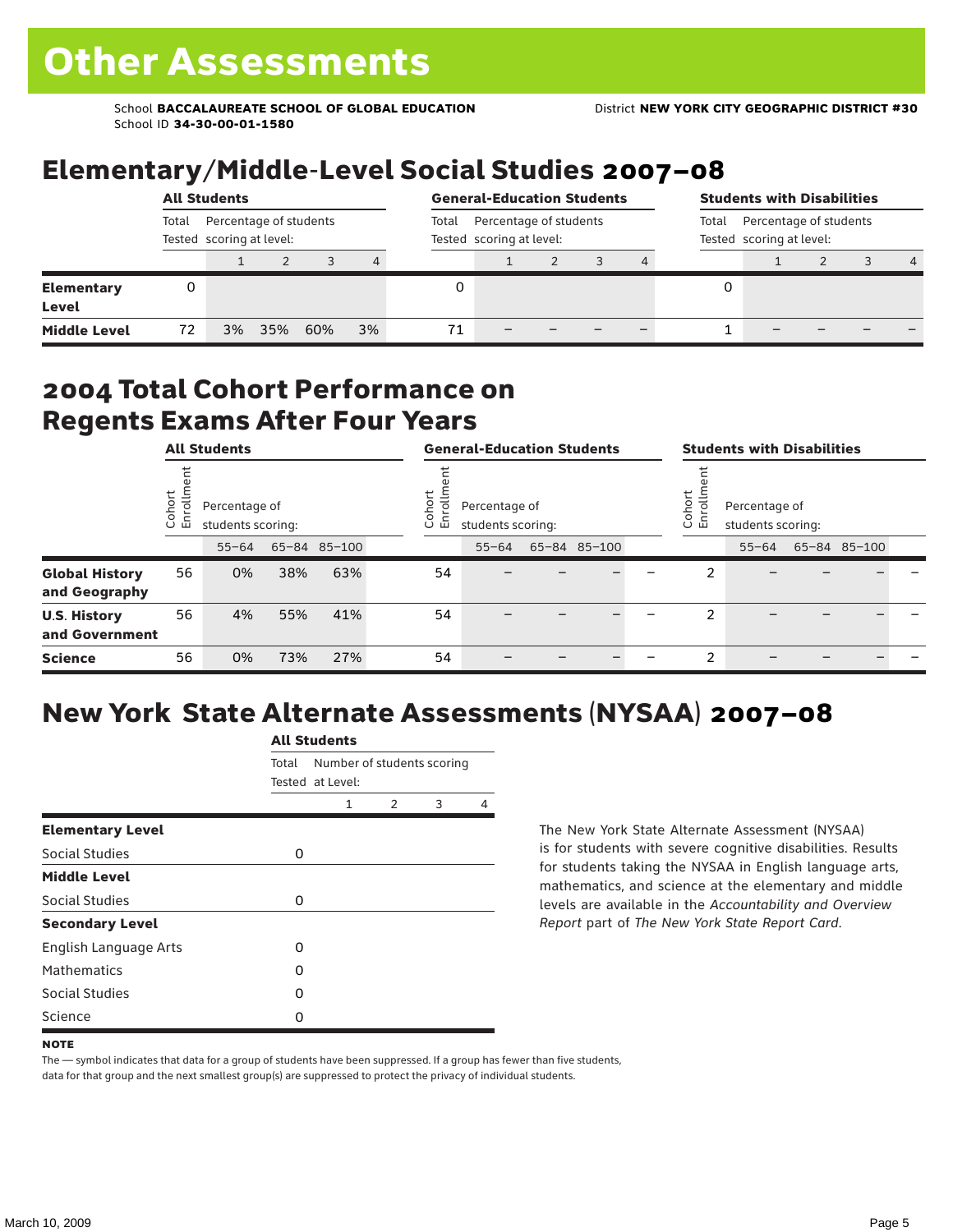# High School Completers

|                                    |             | <b>All Students</b>   |                            |                       | <b>General-Education Students</b> | <b>Students with Disabilities</b> |                            |  |
|------------------------------------|-------------|-----------------------|----------------------------|-----------------------|-----------------------------------|-----------------------------------|----------------------------|--|
|                                    |             | Number<br>of Students | Percentage<br>of Graduates | Number<br>of Students | Percentage<br>of Graduates        | Number<br>of Students             | Percentage<br>of Graduates |  |
| <b>Total Graduates</b>             | $2007 - 08$ | 56                    |                            | 55                    |                                   | 1                                 |                            |  |
|                                    | $2006 - 07$ | 48                    |                            | 47                    |                                   |                                   |                            |  |
|                                    | $2005 - 06$ | 48                    |                            | 48                    |                                   | 0                                 |                            |  |
| <b>Receiving a Regents Diploma</b> | $2007 - 08$ | 54                    | 96%                        | 53                    | 96%                               | 1                                 | 100%                       |  |
|                                    | $2006 - 07$ | 44                    | 92%                        | 43                    | 91%                               | 1                                 | 100%                       |  |
|                                    | $2005 - 06$ | 40                    | 83%                        | 40                    | 83%                               | $\circ$                           |                            |  |
| <b>Receiving a Regents Diploma</b> | $2007 - 08$ | 27                    | 48%                        | 26                    | 47%                               | 1                                 | 100%                       |  |
| with Advanced Designation          | $2006 - 07$ | 12                    | 25%                        | 12                    | 26%                               | 0                                 |                            |  |
|                                    | $2005 - 06$ | 4                     | 8%                         | 4                     | 8%                                | 0                                 |                            |  |
| <b>Receiving an</b>                | $2007 - 08$ | 0                     |                            | 0                     |                                   | 0                                 |                            |  |
| <b>Individualized Education</b>    | $2006 - 07$ | Ω                     |                            | $\bigcap$             |                                   | 0                                 |                            |  |
| Program (IEP) Diploma              | $2005 - 06$ | 0                     |                            | 0                     |                                   | $\bigcap$                         |                            |  |

NOTE Students receiving Regents diplomas and Regents diplomas with advanced designation are considered graduates; recipients of IEP diplomas are not.

# High School Noncompleters

|                              |             | <b>All Students</b>   |                           |                       | <b>General-Education Students</b> | <b>Students with Disabilities</b> |                           |  |
|------------------------------|-------------|-----------------------|---------------------------|-----------------------|-----------------------------------|-----------------------------------|---------------------------|--|
|                              |             | Number<br>of Students | Percentage<br>of Students | Number<br>of Students | Percentage<br>of Students         | Number<br>of Students             | Percentage<br>of Students |  |
| <b>Dropped Out</b>           | $2007 - 08$ | 2                     | 1%                        | $\mathfrak{p}$        | 1%                                | 0                                 |                           |  |
|                              | $2006 - 07$ |                       | $0\%$                     |                       | $0\%$                             |                                   |                           |  |
|                              | $2005 - 06$ | 0                     |                           | 0                     |                                   | 0                                 |                           |  |
| <b>Entered Approved High</b> | $2007 - 08$ | 0                     |                           | 0                     |                                   | 0                                 |                           |  |
| <b>School Equivalency</b>    | $2006 - 07$ |                       |                           |                       |                                   |                                   |                           |  |
| <b>Preparation Program</b>   | $2005 - 06$ | 0                     |                           | 0                     |                                   | 0                                 |                           |  |
| <b>Total Noncompleters</b>   | $2007 - 08$ | 2                     | 1%                        | 2                     | 1%                                | $\Omega$                          |                           |  |
|                              | $2006 - 07$ |                       | $0\%$                     |                       | $0\%$                             |                                   |                           |  |
|                              | $2005 - 06$ |                       |                           |                       |                                   |                                   |                           |  |

## Post-secondary Plans of 2007–08 Graduates

|                                | <b>All Students</b>   |                           |                       | <b>General-Education Students</b> | <b>Students with Disabilities</b> |                           |  |
|--------------------------------|-----------------------|---------------------------|-----------------------|-----------------------------------|-----------------------------------|---------------------------|--|
|                                | Number<br>of Students | Percentage<br>of Students | Number<br>of Students | Percentage<br>of Students         | Number<br>of Students             | Percentage<br>of Students |  |
| To 4-year College              | 48                    | 86%                       | 47                    | 85%                               |                                   | 100%                      |  |
| To 2-year College              |                       | 4%                        |                       | 4%                                |                                   |                           |  |
| <b>To Other Post-secondary</b> |                       | 2%                        |                       | 2%                                |                                   |                           |  |
| <b>To the Military</b>         | 0                     |                           | 0                     |                                   |                                   |                           |  |
| <b>To Employment</b>           |                       |                           | 0                     |                                   |                                   |                           |  |
| <b>To Adult Services</b>       | 0                     |                           | 0                     |                                   | O                                 |                           |  |
| <b>To Other Known Plans</b>    | 0                     |                           | 0                     |                                   |                                   |                           |  |
| <b>Plan Unknown</b>            | 5                     | 9%                        | 5                     | 9%                                |                                   |                           |  |